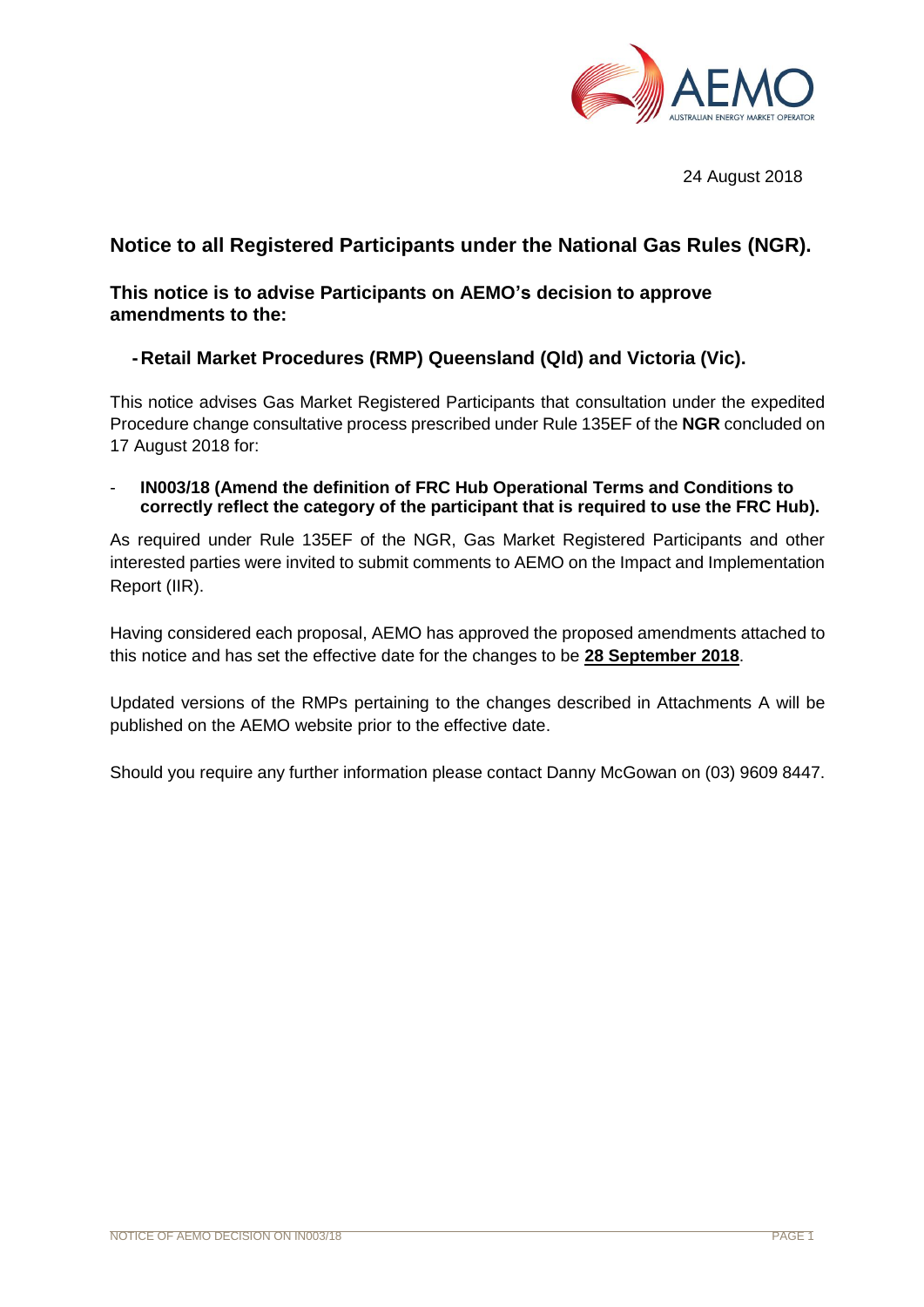### **ATTACHMENT A**

### **Proposed changes: Retail Market Procedures – Vic and Qld** Red strikeout means delete and blue underline means insert

### **RMP (VIC)**

#### **Clause 1.1.1 Definitions**

**FRC HUB Operational Terms and Conditions means the terms and** conditions under which AEMO, each Market Participant Retailer and Distributor seek connection to and are obliged to operate under when connecting to and issuing or receiving transactions on the FRC HUB.

#### Clause 1.2.5 FRC HUB

#### 1.2.5 FRC HUB

- $(a)$ In accordance with the certification process (Gas FRC Business to Business Connectivity Testing and System Certification) maintained and published by AEMO, AEMO and each Retailer and Distributor must be certified by AEMO prior to using the FRC HUB for transactions specified in the Gas Interface Protocol.
- AEMO must maintain and publish FRC HUB Operational Terms and  $(b)$ Conditions for the FRC HUB.
- AEMO, prior to implementing changes to the published FRC HUB Operational  $(c)$ Terms and Conditions for the FRC HUB, must:
	- $(i)$ provide Market Participants Retailers and Distributors with the proposed change to the FRC HUB Operational Terms and Conditions:
	- $(ii)$ allow a reasonable time to receive Retailer Market Participant and Distributor responses to the proposed FRC HUB Operational Terms and Conditions.
- $(d)$ AEMO and each RetailerMarket Participant and Distributor must comply with the FRC HUB Operational Terms and Conditions, as amended and published by AEMO from time to time.
- A breach, by a Retailer or Distributor of the FRC HUB Operational Terms and  $(e)$ Conditions, is a taken to be a breach of these Procedures for the purposes of section 91MB of the Law.